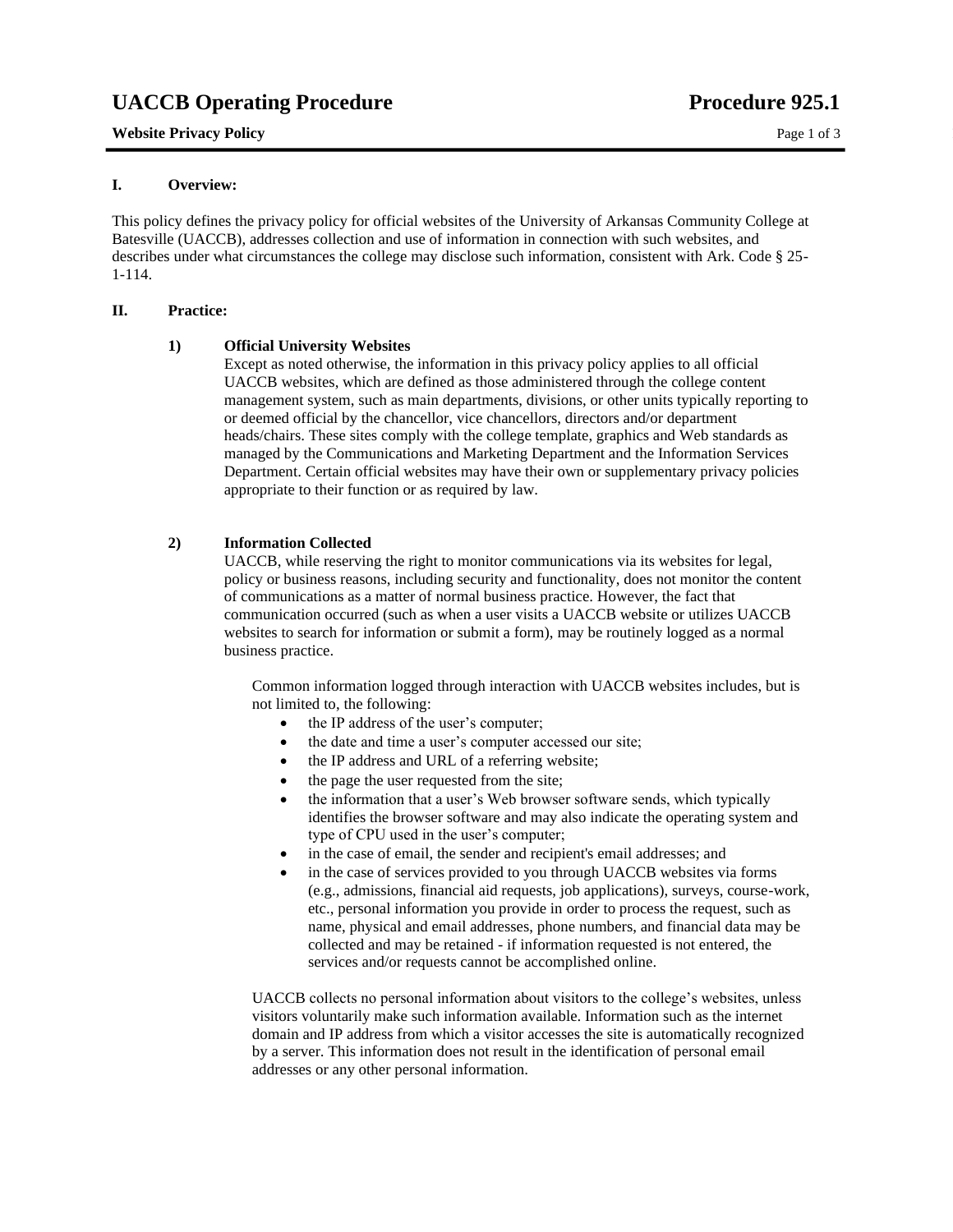#### **Website Privacy Policy Page 2 of 3** Page 2 of 3

#### **3) Google Analytics**

The host of some UACCB websites uses Google Analytics, a Web analytics service provided by Google, Inc., to collect information such as URLs, Internet domain and host names, browser software and date and time site visited. Google Analytics maintains its own privacy policy, which may be reviewed at [https://policies.google.com/technologies/partner-sites.](https://policies.google.com/technologies/partner-sites)

## **4) Cookies**

UACCB or its website vendors may use cookies to provide the user with tailored information from a website or to collect usage statistics. A cookie is an element of data that a website can send to a browser, which may then store it on the user's system. Some applications may require the user to accept cookies in order for the application to work properly. Two types of cookies exist, session cookies and persistent cookies. Session cookies contain data through which the Web application the visitor is using can maintain the continuity and state of a session. Session cookies expire upon user logout, closing of the browser or timed-out sessions. Persistent cookies contain information that may be useful across multiple sessions, such as identifying the user or other persistent attributes, and are typically not deleted. Data from cookies may also be used to identify user trends and patterns, provide services and record session information. Web browsers can be configured to refuse cookies, accept cookies, disable cookies and remove cookies as needed or desired. In most cases, a visitor can refuse a cookie and still fully navigate the site.

#### **5) How Personal Data Is Used**

As a general rule, UACCB does not track individual visitor profiles. Data that is collected through the UACCB websites may be used to analyze aggregate traffic/access information for resource management, site planning, advertising and marketing. In addition, UACCB monitors the volume and timing of access to the site by collecting information on the date, time, and pages accessed by visitors. The information collected is used to better understand general site usage patterns, improve site usability, and improve the content of the site. None of this information is shared with other organizations or tied to any individual user.

Information obtained by UACCB websites is used only for the intended purpose stated when the information is collected. Data is not used for secondary or unrelated purposes, or shared with a third party, unless otherwise disclosed at the point of collection. If information is to be shared with third parties, visitors will be asked for permission beforehand. Some of the information voluntarily provided by visitors through email messages or completing an online form may be saved for a designated period to comply with Arkansas' archiving policies.

UACCB may also use information gathered through its websites or exchange such information with other entities in order to carry out normal UACCB business operations, including marketing and subcontractor services. Legal requirements concerning use and disclosure of sensitive information will be applied to information maintained with these resources to the same extent that the requirements are applied to other records kept or maintained by UACCB. The college does not sell, rent, loan, trade, or lease any personal information collected on our site.

#### **6) Third Party Applications and Links**

UACCB websites contains links to third party applications and websites that are not official UACCB websites that may or may not be hosted by or on behalf of UACCB. UACCB cannot warrant or be responsible for the privacy policies or content of such sites. Users are encouraged to become familiar with the privacy policies of third party or off-campus sites.